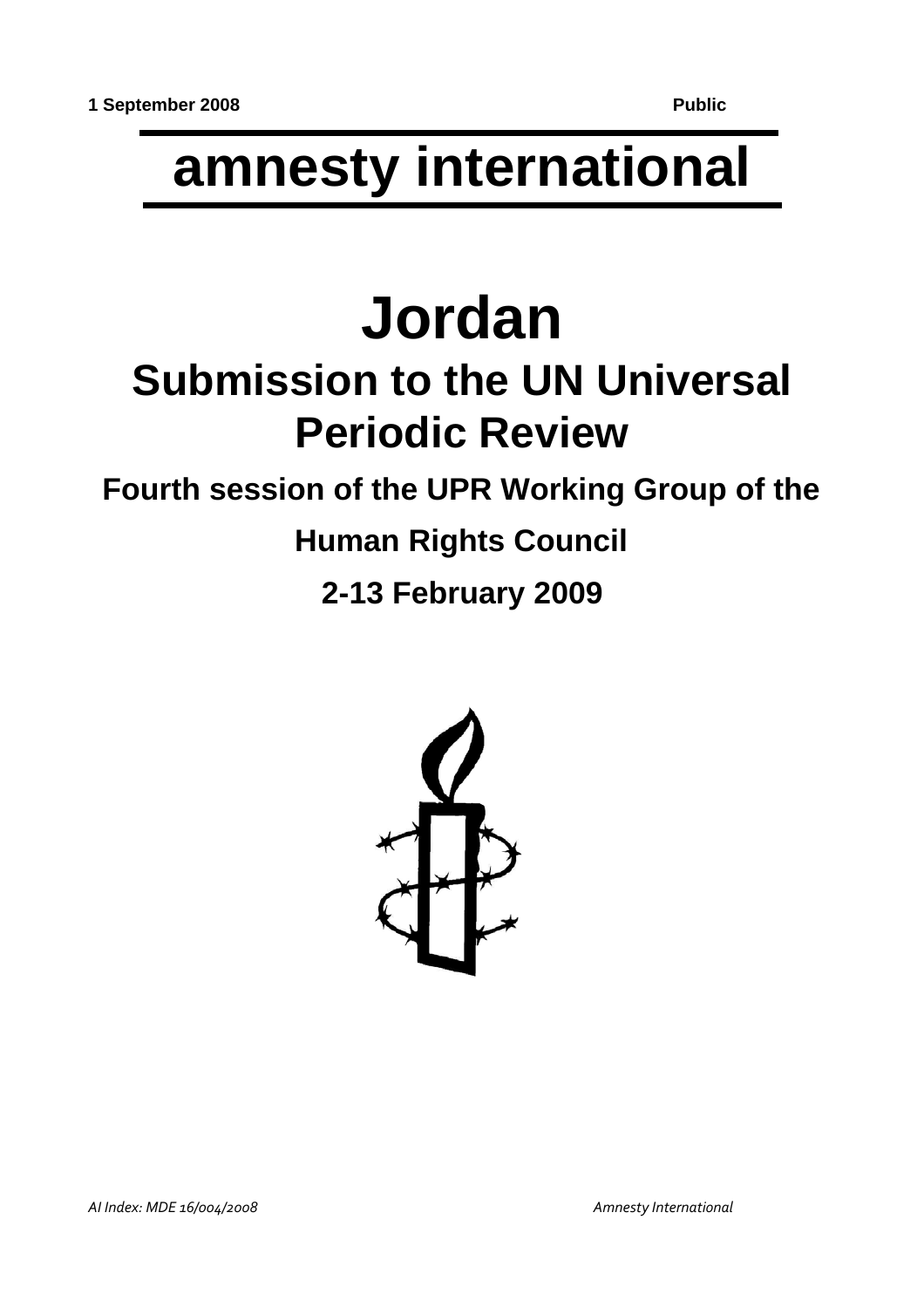#### **Executive summary**

In this submission, Amnesty International provides information under sections C and D as stipulated in the *General Guidelines for the Preparation of Information under the Universal Periodic Review:*[1](#page-1-0)

- Section C highlights Amnesty International's concerns in relation to torture and other ill-treatment in detention; prolonged detention without trial; honour crimes and discriminatory legislation and practice; women migrant domestic workers; NGOs and freedom of expression and association.
- In section D, Amnesty International makes a number of recommendations for action by the government to address these areas of concern.

<span id="page-1-0"></span><sup>&</sup>lt;sup>1</sup> Contained in Human Rights Council Decision 6/102, Follow-up to Human Rights Council resolution 5/1, section I adopted 27 September 2007.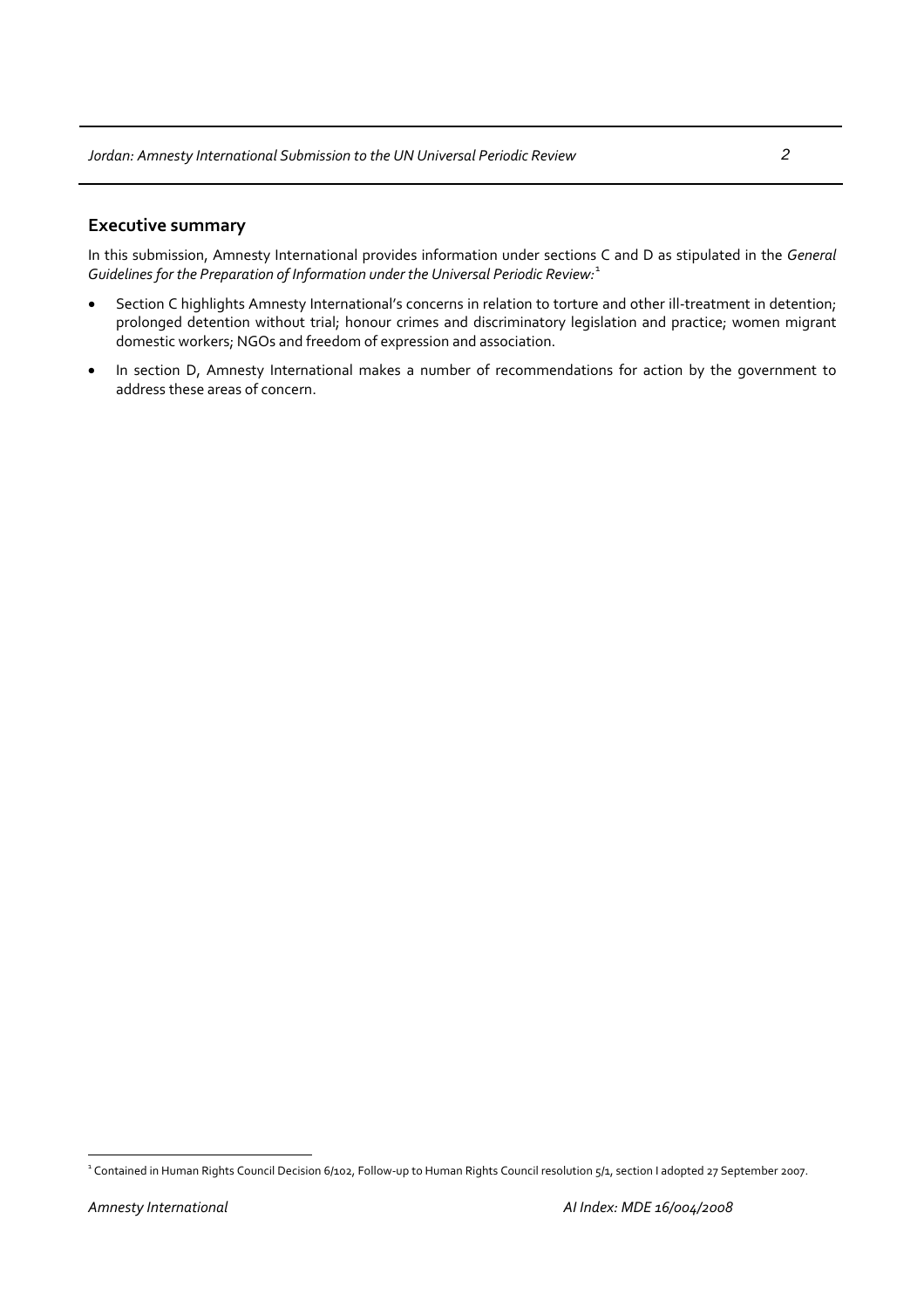## **Jordan**

### **Amnesty International submission to the UN Universal Periodic Review**

Third session of the UPR Working Group, December 2008

### **C. Promotion and protection of human rights on the ground**

#### **Torture and other ill‐treatment in detention**

Torture and other ill-treatment of political detainees is a longstanding human rights concern in Jordan. $^2\,$  $^2\,$  $^2\,$  Despite the mounting evidence and the government's obligations under international human rights treaties, it has consistently failed to take effective action to prevent torture and ill-treatment and to punish those responsible. On the contrary, the authorities continue to be complicit in torture: they maintain a system of *incommunicado* detention which facilitates torture and other ill-treatment of detainees and a special security court the judgments of which regularly appear to be based on "confessions" which defendants allege were extracted under torture or other duress.

In a report published in July 2006, Amnesty International described the cases of dozens of individuals subjected to torture and other ill-treatment in Jordan, 10 of who appear to be victims of the US-led "rendition programme".<sup>[3](#page-2-1)</sup> Common methods of torture and other ill‐treatment suffered by detainees include *falaqa,* whereby the soles of the victim's feet are repeatedly beaten with a stick; beatings with sticks, cables, plastic pipes, ropes or whips; and *shabeh* (phantom), whereby the victim is suspended for up to several hours by their handcuffed wrists and then beaten.

The General Intelligence Department (GID), a military security agency directly linked to the prime minister, is the primary instrument of abuse of political detainees.<sup>[4](#page-2-2)</sup> Officers in the GID have extensive powers and benefit from near total impunity. Detainees are generally held *incommunicado* and their whereabouts are not disclosed. Detentions may be prolonged for weeks or months at a time. However, successive Jordanian governments have failed to address the human rights violations allegedly committed by the GID. At the close of his visit to Jordan in June 2006, the UN Special Rapporteur on torture stated that "torture is systematically practiced" at the GID, $5$  and urged the government

<span id="page-2-0"></span><sup>2</sup> Amnesty International has documented human rights violations in Jordan for over <sup>20</sup> years ‐‐ see, for example, *Jordan: Short‐term detention* without charge of political prisoners (Index: MDE 16/01/86), January 1986; Jordan: Continued detention without charge of political prisoners by the General Intelligence Department (Index: MDE 16/03/87), May 1987; Jordan: Detention without trial and torture by the General Intelligence Department (Index: MDE 16/13/88), November 1988; *Jordan: Human rights protection after the State of Emergency* (Index: MDE 16/02/90), June 1990; *Jordan:* Incommunicado detention of political prisoners (Index: MDE 16/01/93), June 1993; Jordan: Human rights reforms: Achievements and obstacles (Index: MDE 16/02/94), March 1994;*Jordan: An absence ofsafeguards*(Index: MDE 16/11/98), November 1998; and *Jordan: Security measures violate human rights*

<span id="page-2-2"></span>

<span id="page-2-1"></span><sup>(</sup>Index: MDE 16/001/2002), February 2002.<br><sup>3</sup> Jordan: "Your confessions are ready for you to sign": Detention and torture of political suspects (Index: MDE 16/005/2006)<br><sup>4</sup> The law establishing the GID was enacted in 1964. Amnesty International and other organizations. In the mid‐1990s it was commented on by the UN Human Rights Committee and the UN Committee against Torture. After considering Jordan's Third Periodic Report in 1994, the UN Human Rights Committee recommended that *"the* detention premises controlled by the Central [i.e. General] Intelligence Department be placed under close supervision of the judicial authorities" and that "measures of administrative detention and incommunicado detention be restricted to very limited and exceptional cases." Similarly, in 1995 the UN Committee against Torture stated that it "regrets that the headquarters of the General Intelligence Department has been recognized as an official prison, that the armed forces officers are granted the capacity of public prosecutors, that they have the capacity of detaining suspects incommunicado, whether military persons or civilians, until the end of their interrogation for periods of up to six months, and that detainees are deprived of access to<br>judges, lawyers or doctors."

<span id="page-2-3"></span>*judges, lawyers or doctors."* <sup>5</sup>See UN press release *Special Rapporteur Ends Mission to Jordan*, <sup>29</sup> June 2006.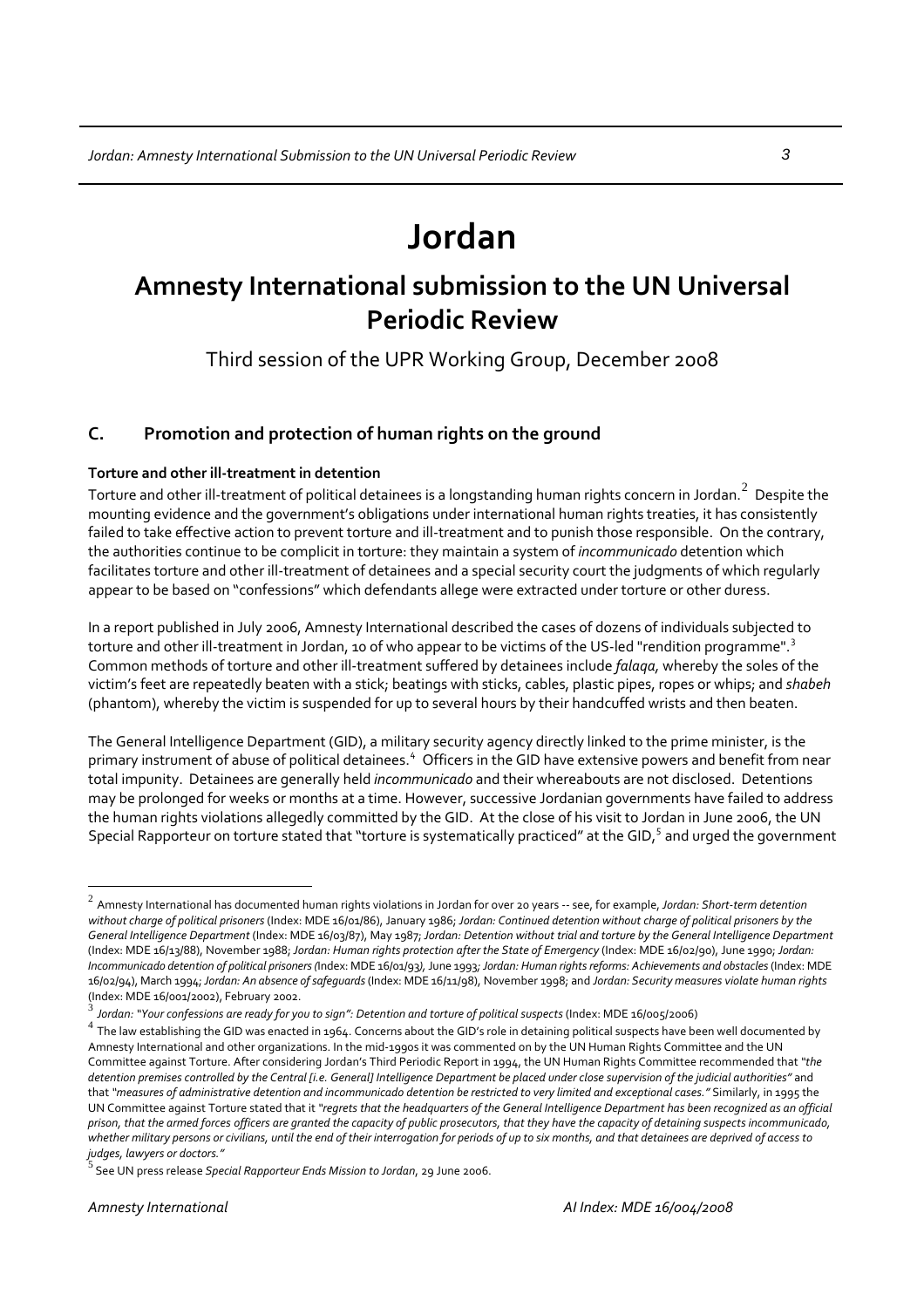to initiate criminal investigations against at least eight identified officials. However, Amnesty International is not aware of any such investigations having been initiated.

On 1 December 2007, the government amended Article 208 of the Penal Code to prohibit torture and adopt a definition of torture identical to that contained in the UN Convention against Torture. However, the amendment did not stipulate that penalties for perpetrators of torture should be in line with the Convention.

Interrogations by the GID are regularly aimed at obtaining the "confessions" to be used as evidence in prosecutions before the State Security Court (SSC), which has sole jurisdiction over cases involving security issues and whose judges include serving military officers. The SSC frequently fails to order an in‐depth investigation into allegations and to ensure that defendants' right to a fair trial are upheld. Over the last 10 years, over 100 defendants have alleged before the SSC that they were tortured to make them "confess". Disturbingly, the SSC has imposed death sentences in a number of such cases -- some of which have already been carried out.<sup>[6](#page-3-0)</sup> In 1994 the UN Human Rights Committee recommended that the authorities consider the abolition of the SSC.

Since September 2001, Jordan has assumed particular importance to the USA in its "war on terror". Information has emerged over the past few years which indicates that Jordan has played a major role in assisting with the secret transfer between countries of suspects and in the detention and interrogation of such suspects.<sup>[7](#page-3-1)</sup> Several of those subjected to such renditions allege that they were detained in Jordan by the GID and tortured or otherwise ill-treated. Others allege that they were transferred from Jordan, with the acquiescence of Jordanian security officials, to other countries where they were subjected to torture or other ill-treatment, in breach of Jordan's obligation to respect the right to *non‐refoulement*. The Jordanian authorities have not acknowledged detaining these individuals.

In recent years, the authorities have taken steps which appear to be aimed at improving the situation of detainees in the country. They have introduced various complaint mechanisms and have established a national human rights institution, the National Centre for Human Rights (NCHR), to promote human rights awareness and investigate complaints, including complaints of torture. In addition to agreeing to ongoing visits by the International Committee of the Red Cross, the authorities have permitted the NCHR, as well as representatives of Jordanian professional associations and the international human rights organization, Human Rights Watch, to visit places of detention.

On at least two occasions in recent years, the authorities have conducted investigations into reports of torture and other ill-treatment in prison. In one case, the authorities prosecuted 10 officers in connection with the death of an inmate at Jweideh prison, apparently due to "torture and maltreatment". Amnesty International has received reports that they were sentenced to prison terms in March 2005. In another case, in Swaqa prison on 21 August 2007, most of the more than 2,100 detainees were reportedly beaten and had their beards and heads forcibly shaved. One of the detainees, 'Ala' Abu Utair, died on 22 August, reportedly from injuries caused by beatings. The prison director was subsequently dismissed and the authorities established an investigation into the events. Amnesty International is not aware, however, of the outcome of this investigation.

The Court of Cassation has at times overturned SSC judgments that appeared unsound, as well as explicitly on account of alleged torture and other ill-treatment. In May 2007, citing a conflict of interest in the trial, the Court

<span id="page-3-0"></span> $^6$  Salem Sa'ad Bin Sweid and Yasser Fathi Ibrahim Freihat were hanged at Swaqa prison on 11 March 2006 having been sentenced to death by the

<span id="page-3-1"></span>SSC in 2004 for involvement in the killing of US diplomat Laurence Foley.<br><sup>7</sup> Jordan's role as a rendition hub was highlighted in the report of the Council of Europe into the role of Council of Europe members in the international network of secret detention centres and unlawful inter-state transfers. In the report, Amman is described as one of the "Detainee transfer / Drop‐off points" (places visited often, where flights tend to stop for just short periods, mostly far off the obvious route – either their location is close to a site of a known detention facility or a prima facie case can be made to indicate a detention facility in their vicinity). See Council of Europe, Committee on Legal Affairs and Human Rights Alleged secret detentions and unlawful inter-state transfers involving Council of Europe member states, June 2006. For case details see Jordan: "Your confessions are ready for you to sign": Detention and torture of political suspects (Index: MDE 16/005/2006), pp33‐44.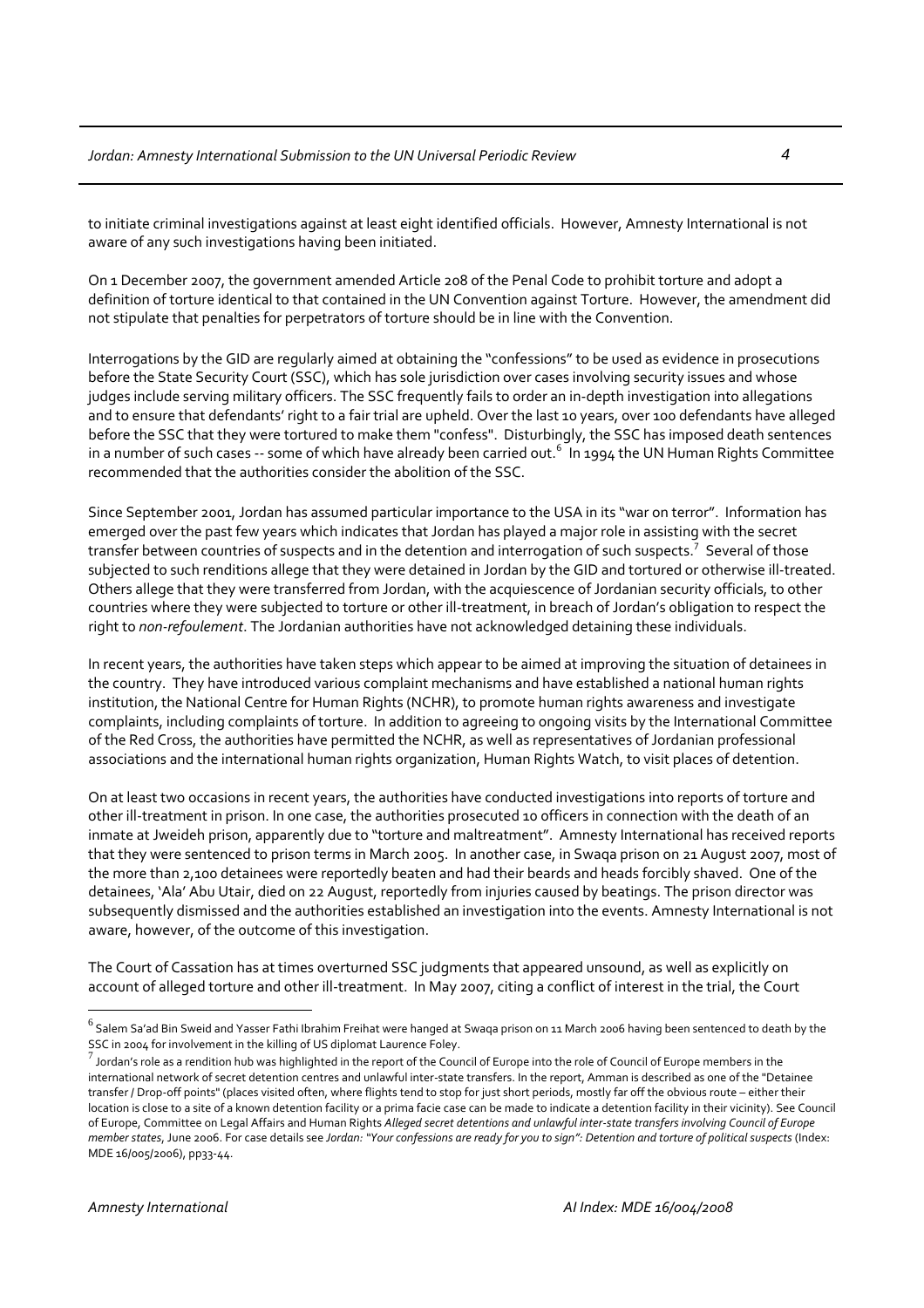overturned the death sentences handed down by the SSC to four men convicted of planning a chemical attack in Amman. The men claimed that they had "confessed" under torture. In a similar case in the first half of 2007, the Court of Cassation overturned the conviction by the SSC of three men for undermining Jordan's security and relations with a foreign country, stating that there was not enough evidence. The three men also claimed that they had "confessed" under torture. In a retrial in July 2007 they were acquitted. Amnesty International is not aware of any investigations into the allegations of torture in the two cases.

On 29 July 2007, the King commuted the death sentences of seven people allegedly involved in violent events in Ma'an in 2002. The sentences were reduced to terms of 15 years' imprisonment. A number of the defendants said they had been tortured to secure their "confessions".

#### **Prolonged detention without trial**

Individuals apparently suspected of having committed security offences have in recent years been detained for prolonged periods without being brought to trial. 'Isam al-'Utaibi, also known as Sheikh Abu Muhammad al-Maqdisi, was arrested on 6 July 2005 and held for almost three years in solitary confinement in GID detention. The director of the GID stated in December 2006 that he was charged with "conspiracy to commit terrorist acts", although an earlier government statement indicated that he was accused of a different offence. He was denied regular access to a lawyer. On 8 January 2008 the UN Working Group on arbitrary detention found that his detention was arbitrary. He was released on 12 March 2008. He had previously been held in what appeared to be arbitrary detention for seven months, and was released only a week before his arrest on 6 July 2005.

Samer Helmi al‐Barq was detained without charge following his transfer to Jordan on 26 October 2003 until his release on bail in January 2008. He was arrested in Pakistan on 15 July 2003, detained for two weeks, then handed over to the US authorities and kept for three months in a secret prison outside Pakistan, before being transferred to Jordan.

#### **Honour crimes and discriminatory legislation and practice**

Women in Jordan continue to be victims of"honour killings". In 2007, 17 women were reported to have died in this way. The perpetrators of such crimes generally receive only reduced sentences. In April 2008, Amnesty International expressed its concern to the authorities at what appeared to be disproportionately lenient sentences imposed in March 2008 on two men convicted of killing close female relatives. The men had been sentenced to six months' and three months' imprisonment, respectively, by the Criminal Court which accepted that they had killed their female relatives in "a fit of fury" and in the name of family honour. With reference to Article 98 of the Penal Code, the Court ruled in each case that the crime should be considered a "misdemeanour" and so merit a much reduced sentence compared to the penalty for murder, which is 15 years' imprisonment. In the first case, according to court documents, the man choked his 27‐year‐old wife to death after discovering that she had been alone in their house with someone with whom she was previously alleged to have committed adultery. In the second case, the man shot dead his 29‐ year-old married sister because of what he considered her "immoral behaviour", which included leaving home without her husband's consent and speaking to other men on her mobile phone.

#### **Women migrant domestic workers**

During a visit to Jordan in March‐April 2008 to research violence and discrimination against women, Amnesty International found that abuse of women migrant domestic workers is widespread, particularly in the context of economic exploitation. Many are paid only part of their meagre wages or not at all, sometimes for years. One woman told Amnesty International that she was owed nearly four years' pay. Many women migrant domestic workers face a demanding work regime: they often work a 16-19 hour day, seven days a week and without holidays. $^8$  $^8$ Many domestic workers are forced to work at least the first three months without pay, supposedly to cover the

<span id="page-4-0"></span> $^8$  According to a survey conducted in 2005 by the UN Development Fund for Women (UNIFEM), three out of four migrant domestic workers in Jordan work "beyond their physical capability".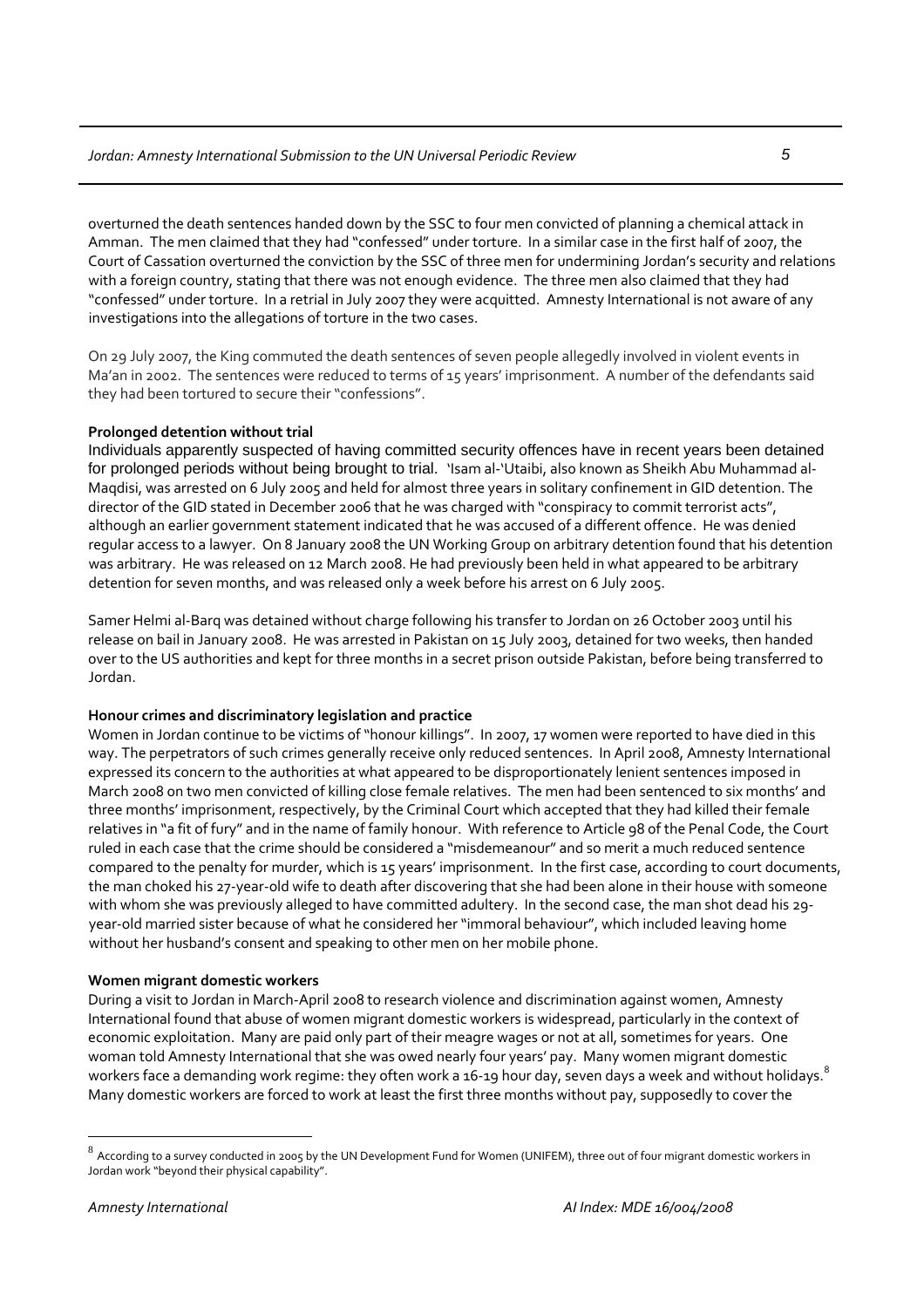recruitment agency's costs, although this is banned under Jordanian law.

Physical, psychological and sexual abuse is common. Women migrant domestic workers described being slapped, kicked, beaten, spat at and threatened with violence, usually by members of the household. One young woman said she had been sexually abused and raped.<sup>[9](#page-5-0)</sup> An embassy official told Amnesty International that the embassy had dealt with 12 cases of rape in 2007. According to lawyers and embassy staff, representatives of some recruitment agencies routinely beat domestic workers shortly after their arrival in Jordan, apparently to frighten the women and discourage them from making complaints about their employers or from running away. Many people told Amnesty International that recruitment agencies, both in the sending countries and in Jordan, are inadequately regulated and monitored, so abuses may be committed with impunity.

Many factors put women migrant domestic workers at risk of abuse. They are women and foreign, often young and poorly educated, always far from home, and in low‐status jobs in isolated and unregulated workplaces. Although illegal in Jordanian and international law, it is common practice for the employer to confiscate the worker's passport, further diminishing her independence and her ability to leave an abusive or exploitative family.

At the end of their employment, many women migrant domestic workers are unable to leave the country because they lack up-to-date residency and work permits. Such permits are issued initially for one year, after which they must be renewed or an over‐stay fine of 1.5 Jordanian dinar (around US\$3) a day is incurred. The (former) employee is often arrested or otherwise prevented from leaving the country until the fine is paid, even though it is the employer's responsibility to maintain the permits. Around 14,000 migrant domestic workers are said to be stuck in Jordan due to such over‐stay fines

Until July 2008, Jordan's Labour Code, in Article 3, explicitly excluded domestic workers from the protections offered to other workers, such as minimum wage provisions, regulation of working hours, holiday entitlement, sick leave and access to labour dispute mechanisms. In 2007, the UN Committee on the Elimination of Discrimination against Women called on Jordan to "ensure that the employment of domestic workers is covered by the Labour Code". Amendments to the Labour Code passed in July 2008 include a reference to stipulate that provisions to govern domestic workers, among others, "will be determined by a by‐law [*nizam*] to be issued for this purpose". This "by‐ law" is to cover "work contracts, working hours, rest periods, inspection and any other issue related to their employment". Amnesty International is seeking further information on the status, substance and issuing authority of the new provisions.

Jordan has ratified a number of international human rights treaties that protect the human rights of migrant workers, including the International Covenant on Economic, Social and Cultural Rights, which guarantees "just and favourable conditions of work" for all; the International Covenant on Civil and Political Rights, which guarantees the right to freedom of movement; and the Convention on the Elimination of All Forms of Discrimination against Women, which guarantees all women the right to protection of health and safety in working conditions. Amnesty International's research indicates, however, that the authorities not only fail to fulfil these obligations, but in some instances violate those very rights.

#### **NGOs and freedom of expression and association**

Since 2000 the Jordanian authorities have placed increasing restrictions on NGOs in the country. In a recent development, the Senate passed the Societies Law in July 2008. Unless amended by the King, the law will require NGOs to seek governmental approval to receive donations and will allow the authorities to demand to see NGOs' work plans, to shut down an NGO for minor infractions, and to appoint a state employee to serve as temporary president of the NGO in question.

<span id="page-5-0"></span> $9$  The UNIFEM survey found that one in nine domestic workers in Jordan had been sexually abused.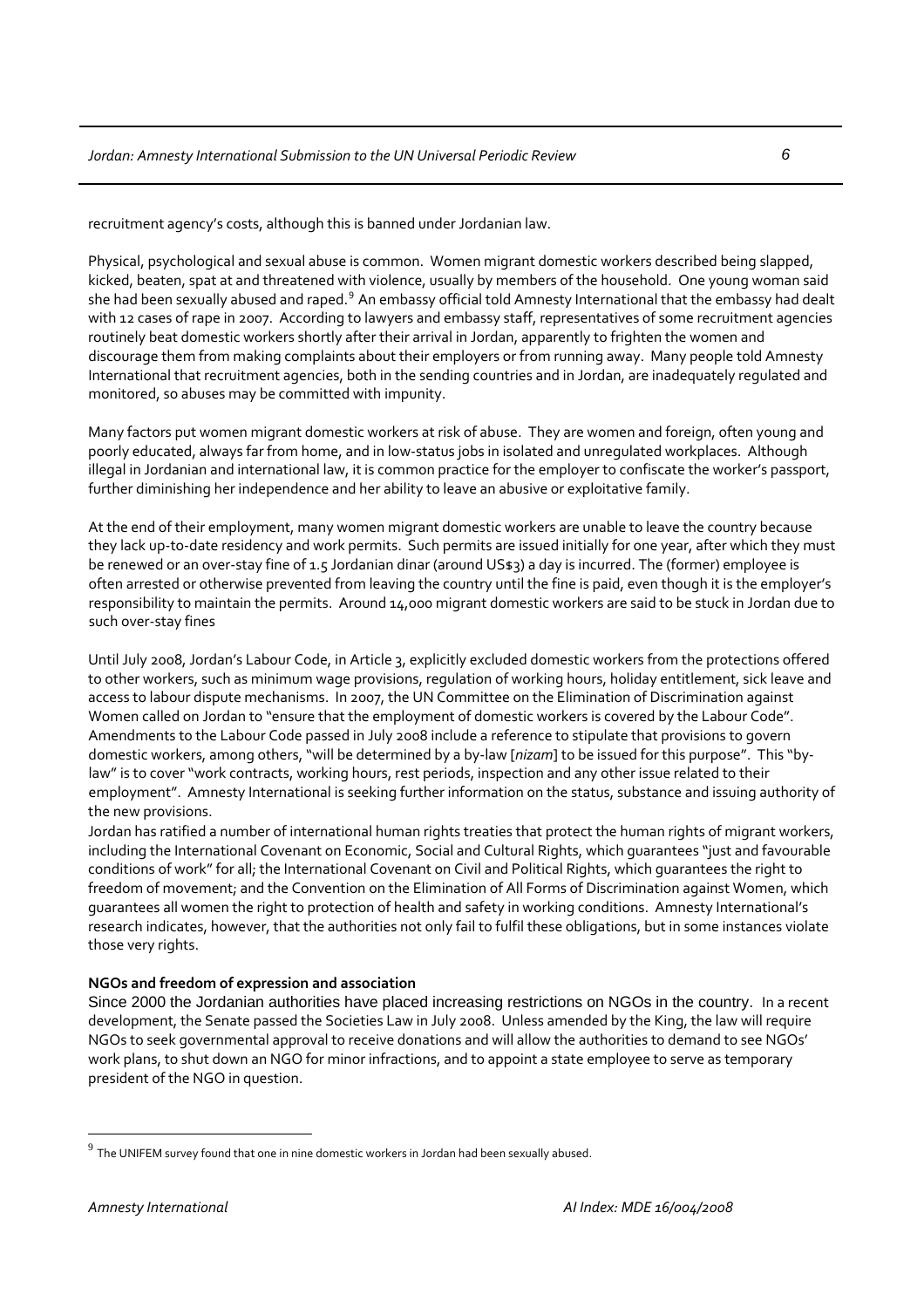On 9 October 2007, the SSC sentenced former member of Parliament Ahmad al‐'Abbadi to two years' imprisonment for "undermining the prestige and reputation of the state" and "for belonging to an illegal movement", namely the US‐based Jordan National Movement. He had allegedly written a letter to a US senator citing corruption and human rights abuse in Jordan.

The authorities have also rejected requests from NGOs and political parties to organize peaceful events in recent years. On 26 October 2007, for example, the governor of Amman reportedly denied for the fourth time in two months a request from the NGO, New Jordan, to host a workshop on civil society monitoring of elections.

### **D. Recommendations for action by the State under review**

#### **Amnesty International calls on the government to:**

#### *Torture and ill‐treatment in detention*

- Officially and publicly condemn all acts of torture and other ill‐treatment, and to declare that any official committing, ordering, instigating, consenting or acquiescing to such acts will be brought to justice;
- Establish a system of regular, unannounced and unrestricted visits by independent national bodies to all places of detention and their facilities in order to monitor the treatment of detainees and their conditions of detention;
- Make public the names of individuals transferred into Jordanian custody from US custody, or via the assistance of US or other intelligence and security services, and vice versa. The dates and locations of the individuals' detention in Jordan should be provided, as well as the legal basis for their detention.

#### *Violence and discrimination against women*

- Amend Article 98 of the Penal Code and to modify or repeal other discriminatory provisions of the Personal Status Act, Penal Code and Nationality Act;
- Amend the Labour Code so that it clearly covers domestic work and guarantees labour rights to migrant domestic workers;
- Improve monitoring of recruitment agencies and working conditions, and to ensure that employment contracts are enforced;
- Ensure that employers and representatives of recruitment agencies who abuse migrant domestic workers are brought to justice.